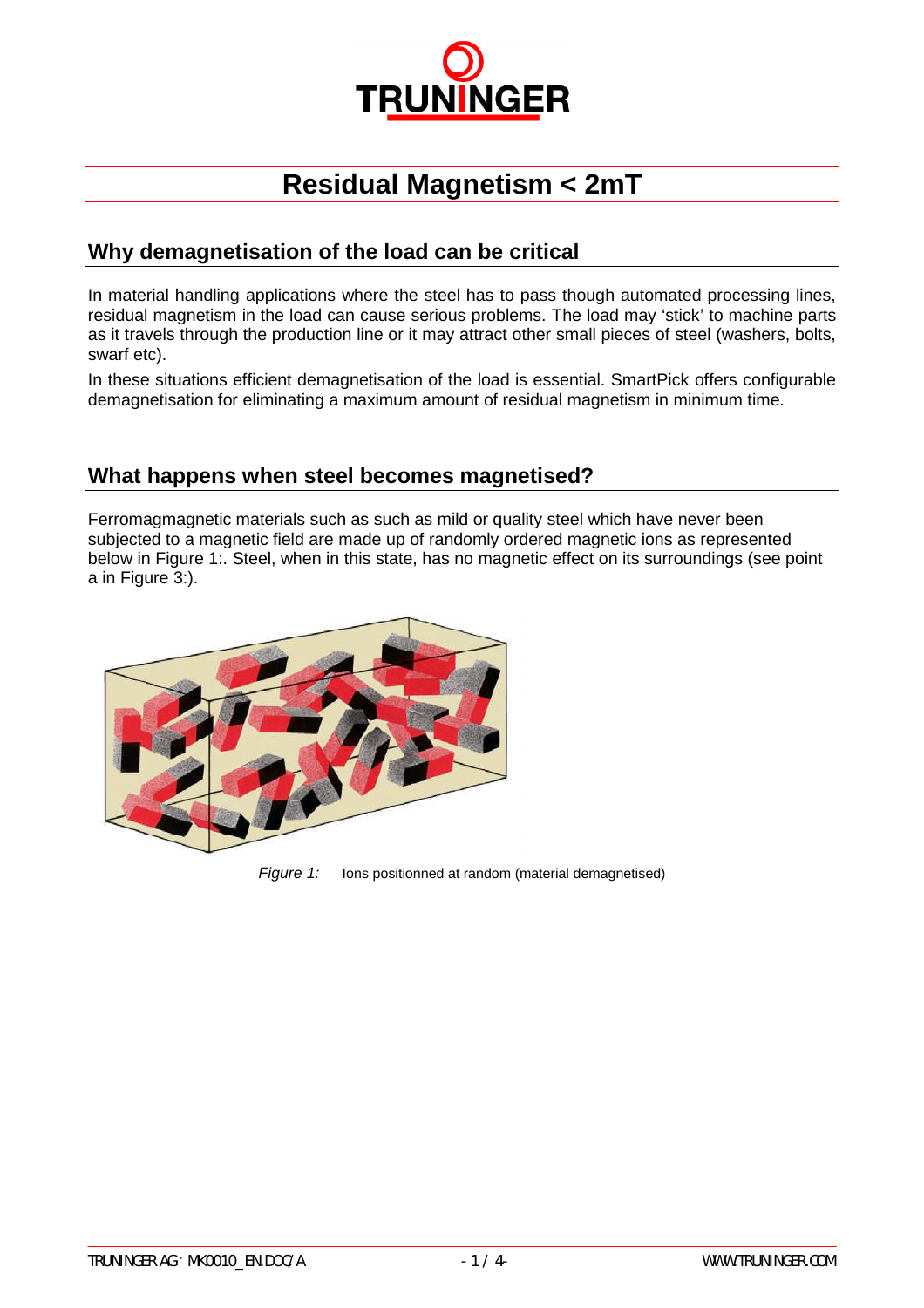

When a positive magnetic field is applied, the magnetic ions start to fall into alignment. The more powerful the magnetic field, the more tightly the ions are aligned. If all of the ions are aligned as shown in Figure 2:, the material is said to be magnetically saturated (Point b in Figure 3:). For steel the magnetic saturation is equal to 2.4 Tesla.



*Figure 2:* All ions aligned (material magnetically saturated)

However, when the external magnetic field is removed, the ions do not return to their random state. This leaves some residual magnetism in the material, an effect known as remanence (Point c in Figure 3:).

This residual magnetism has to be removed by some external means. The actual method applied depends mainly on the magnetic properties of the material. Material such as mild steel loses its magnetism quickly and is said to be 'soft magnetic'. Quality steel on the other hand, loses its magnetism very slowly and is therefore said to be 'hard magnetic'.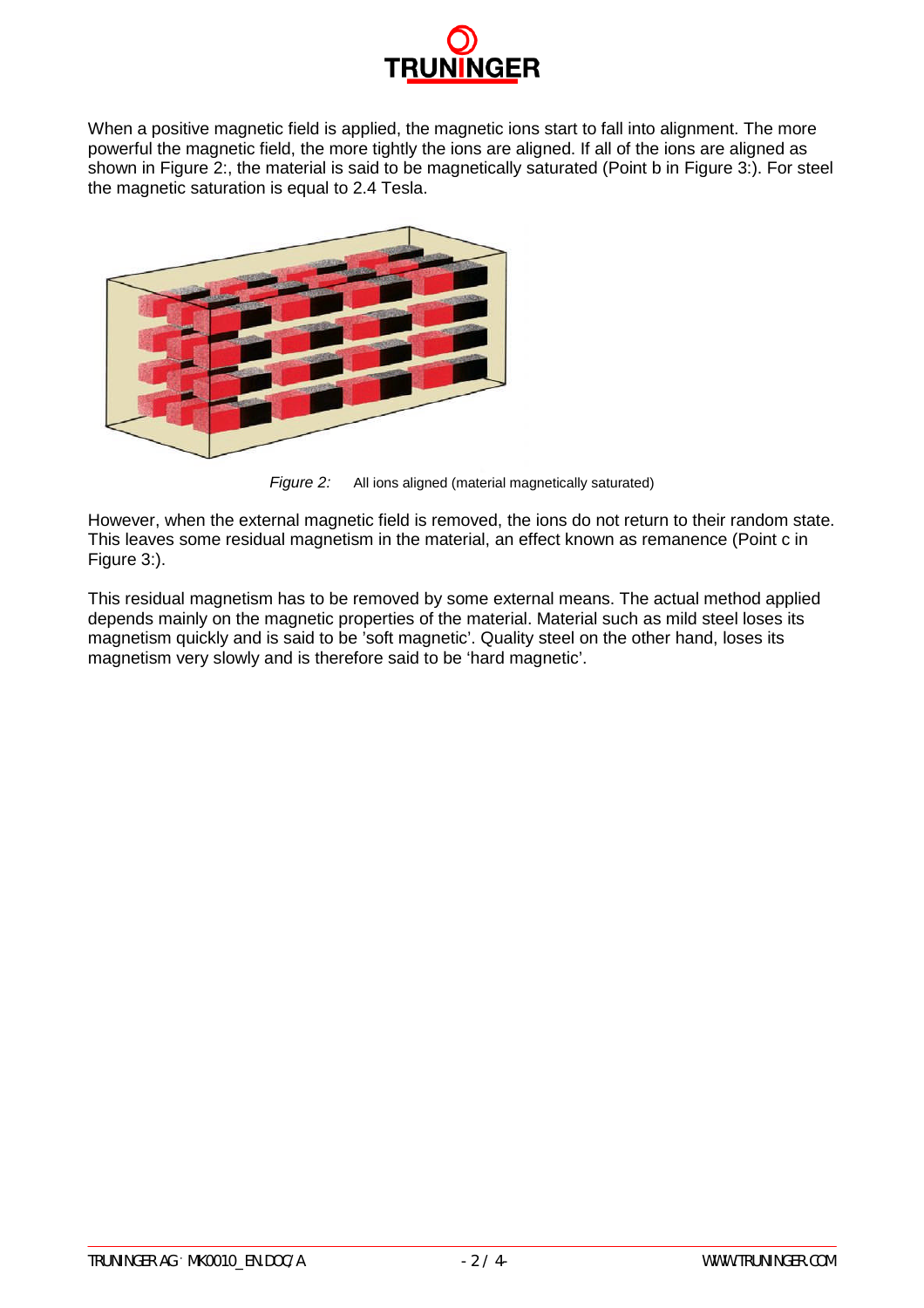

### **RDS (Reverse Degauss System)**

RDS demagnetisation eliminates residual magnetism from mild steel. Applying a negative magnetic field causes the magnetic ions to gradually adopt a random alignment. When the opposing field is turned off (Point d in Figure 3:), the ions are randomly aligned, thus eliminating the residual magnetism.



*Figure 3:* Hysteresis of soft magnetic mild steel

RDS cannot be applied to hard magnetic material because the negative magnetic field causes all the ions to adopt a reverse alignment instead of returning to a random state.